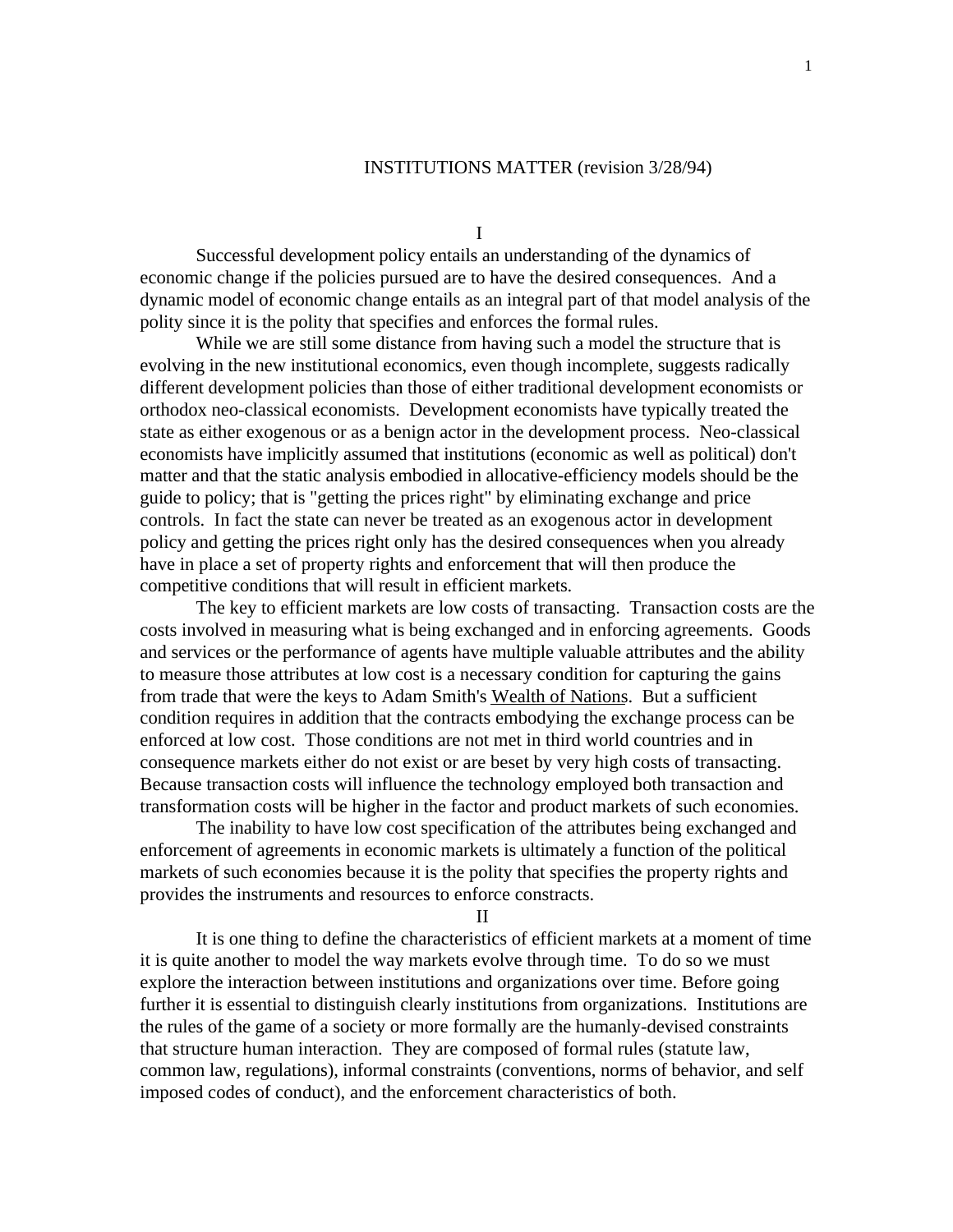Organizations, too, specify the constraints that structure human interaction inside the organization but in addition they are action groups. They are composed of groups of individuals bound by a common purpose to achieve objectives. They include political bodies (political parties, the senate, a city council, a regulatory agency); economic bodies (firms, trade unions, family farms, cooperatives); social bodies (churches, clubs, athletic associations); and educational bodies (schools, colleges, vocational training centers). Organizations in pursuit of their objectives are the primary source of institutional change. These definitions undergird five propositions that define the essential characteristics of institutional change:

1. The continuous interaction of institutions and organizations in the economic setting of scarcity and hence competition is the key to institutional change.

2. Competition forces organizations to continually invest in skills and knowledge to survive. The kinds of skills and knowledge individuals and their organizations acquire will shape evolving perceptions about opportunities and hence choices that will incrementally alter institutions.

3. The institutional framework dictates the kinds of skills and knowledge perceived to have the maximum pay-off.

4. Perceptions are derived from the mental constructs of the players.

5. The economies of scope, complementarities, and network externalities of an institutional matrix make institutional change overwhelmingly incremental and path dependent.

 Let me elaborate on these propositions. Economic change is a ubiquitous, ongoing, incremental process that is a consequence of the choices individuals and entrepreneurs of organizations are making every day. While the vast majority of these decisions are routine (Nelson and Winter, 1982) some involve altering existing "contracts" between individuals and organizations. Sometimes that recontracting can be accomplished within the existing structure of property rights and political rules; but sometimes new contracting forms require an alteration in the rules. Usually existing informal norms of behavior will guide exchanges, but sometime such norms will gradually be modified or wither away. In both instances institutions are gradually being modified. Modifications occur because individuals perceive that they could do better by restructuring exchanges (political or economic). The source of the changed perceptions may be exogenous to the economy--for instance a change in the price or quality of a competitive product in another economy that alters the perceptions of entrepreneurs in the given economy about profitable opportunities. But the fundamental source of change is learning by entrepreneurs of organizations.

While some learning is a result of idle curiosity, the rate of learning will reflect the intensity of competition amongst organizations. Competition is a ubiquitous consequence of scarcity and hence organizations in an economy will engage in learning to survive. But the degree can and does vary. If competition is muted as a result of monopoly power the incentive to learn will be reduced.

The rate of learning determines the speed of economic change, the kind of learning determines the direction of economic change. The kind of learning is a function of the expected pay-offs of different kinds of knowledge and therefore will reflect the mental models of the players and most immediately at the margin, the incentive structure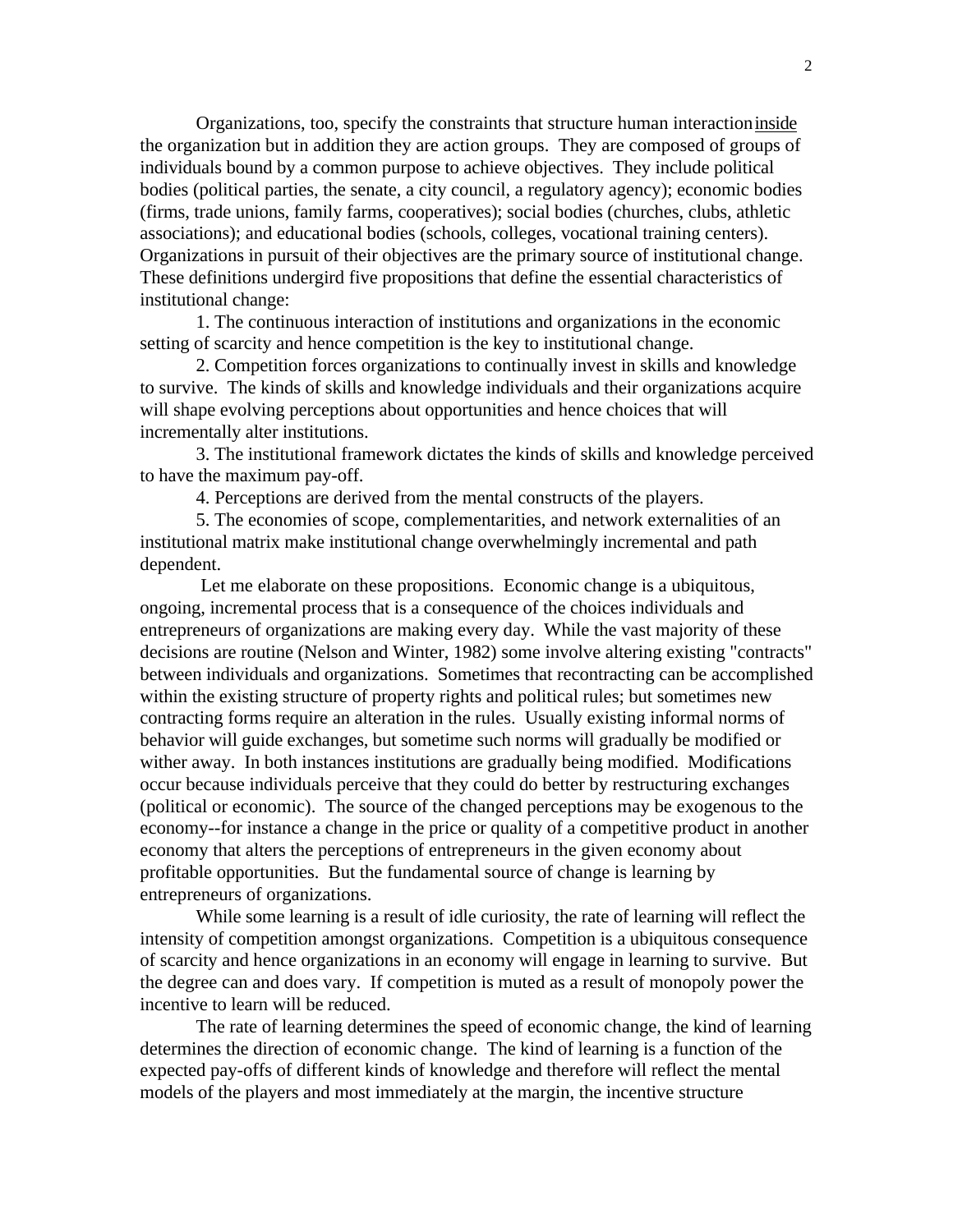embodied in the institutional matrix (which consists of the framework of interconnected institutions that together makeup the formal rules of an economy) If the institutional matrix rewards piracy (or more generally redistributive activities) more than productive activity then learning will take the form of learning to be better pirates.

Change is typically incremental, reflecting ongoing ubiquitous evolving perceptions of the entrepreneurs of organizations in the context of an institutional matrix that is characterized by network externalities, complementarities and economies of scope among the existing organizations. Moreover since the organizations owe their existence to the institutional matrix, they will be an ongoing interest group to assure the perpetuation of that institutional structure-- thus assuring path dependence. Revolutions do occur, however, when organizations with different interests emerge (typically as a result of dissatisfaction with the performance of existing organizations) and the fundamental conflict between organizations over institutional change cannot be mediated within the existing institutional framework.

III

It is one thing to describe the characteristics of economic change; it is something else to prescribe the correct medicine to improve the performance of economies. We simply don't know how to transform ailing economies into successful ones but some fundamental characteristics of institutions suggest some clues.

1. Institutions are made up of formal rules, informal norms and the enforcement characteristics of both and it is the admixture of rules, norms, and enforcement characteristics that determines economic performance. While the formal rules can be changed overnight, the informal norms change only gradually. Since it is the norms that provide the essential "legitimacy" to any set of formal rules, revolutionary change is never as revolutionary as its supporters desire and performance will be different than anticipated. More than that societies that adopt the formal rules of another society (such as Latin American countries' adoption of constitutions like that of the United States) will have very different performance characteristics than the original country because both the informal norms and the enforcement characteristics will be different. The implication is that transferring the formal political and economic rules of successful western market economies to third world and eastern European economies is not a sufficient condition for good economic performance. Privatization is not a panacea for solving poor economic performance.

2. It is polities that shape economic performance because they define and enforce the economic rules of the game. Therefore the heart of development policy must be the creation of polities that will create and enforce efficient property rights. Unfortunately, however, research in the new political economy (the new institutional economics applied to polities) has been largely focused on the United States and other developed countries. While we know a lot about the characteristics of the polities of third world countries we have very little theory about such polities. We know even less about the consequences of radically altering the institutional framework of central and eastern European societies. However, the characteristics of institutions described in the foregoing sections of this paper suggest some implications:

a. Political institutions (rules that specify the structure and decision making framework of the polity) will be stable only if they are supported by organizations with an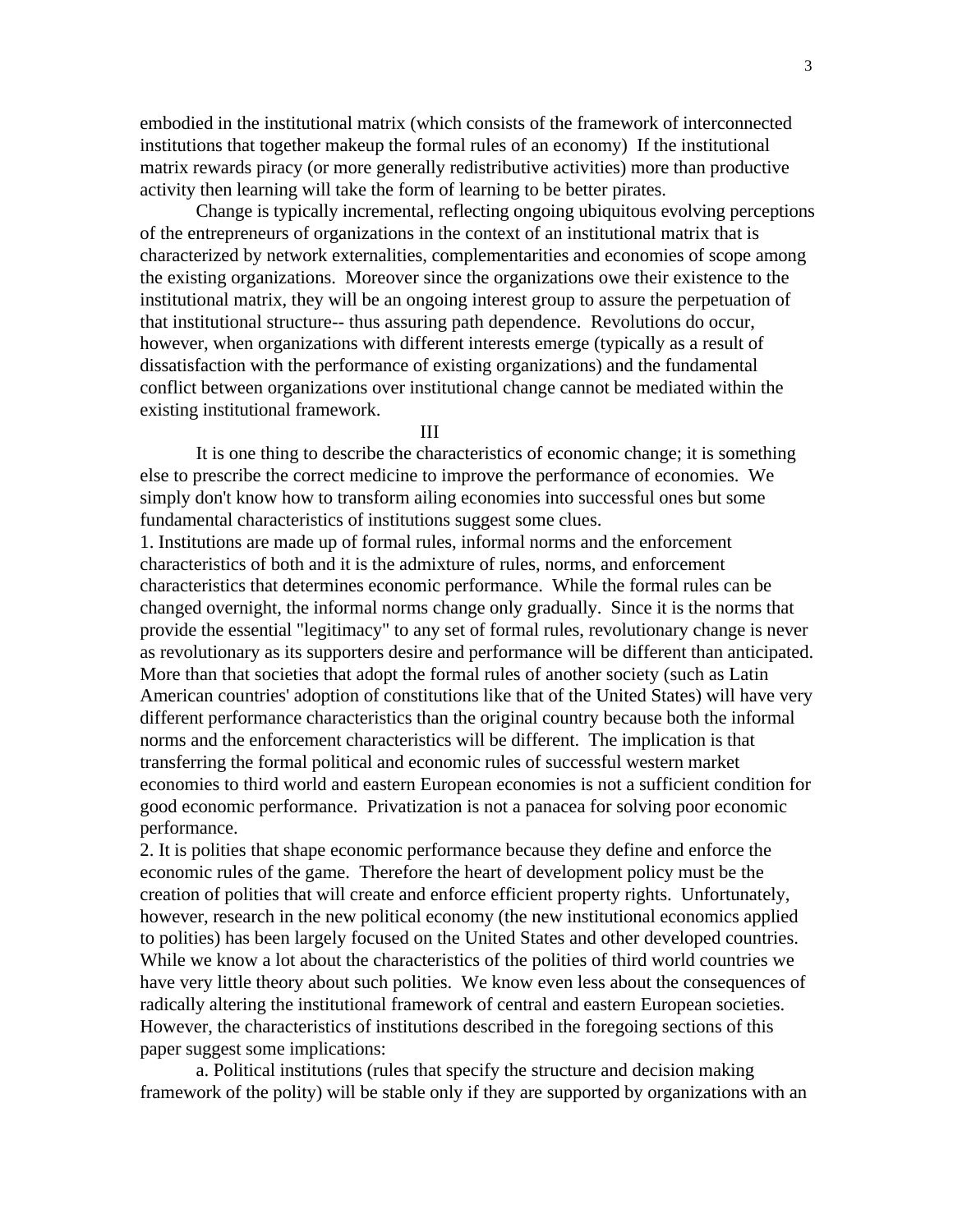interest in their perpetuation. Therefore an essential part of political/economic reform is the creation of such organizations. Such political organizations will have the coercive power to specify and enforce the economic rules.

b. It is essential to change both the institutions and the belief systems for successful reform since it is the mental models of the actors that will shape choices. Therefore belief systems and the way they evolve will be the ultimate determinants of the institutional matrix.

c. Evolving norms of behavior that will support and legitimize new rules is a lengthy process and in the absence of such reinforcing norms polities will tend to be unstable.

d. While economic growth can occur in the short run with autocratic regimes, long run economic growth entails the development of the rule of law and (probably) the protection of civil and political freedoms.

e. Informal constraints--norms of behavior, conventions, and codes of conduct--are a necessary (but not sufficient) condition for good economic performance. Societies with norms favorable to economic growth can sometimes prosper even with unstable or adverse political rules. The key is the degree to which there is enforcement of the adverse political rules. We know very little about the evolution of belief systems and consequent informal constraints although religions have clearly been a basic component of belief systems.

3. Understanding the interaction between changing institutions, the consequences for the welfare of the diverse groups of participants in a society, the resultant perceptions of the diverse groups, the degree of access of diverse groups to political expression, and in consequence the political repercussions of the changed institutions which will lead to subsequent institutional change requires a dynamic modeling of these changes through time. It is thinking in these dynamic terms rather than static "one shot analysis" that is essential for good policy. Until we explicitly evolve such models in the context of intimate knowledge of the (path dependent) characteristics of individual economies we will fail to achieve the desired results.

4. Path dependence means that the degrees of freedom that policy makers possess to alter the direction of economies is constrained by the institutional matrix and the belief systems of the players. Of all the implications of institutional analysis for policy this is the most important. It is essential to have an intimate knowledge of the institutional structure and the way it is evolving to understand what is possible. The implict assumption of neoclassical theory that institutions don't matter and can be ignored in policy prescription is itself a prescription for disaster.

5. It is adaptive rather than allocative efficiency which should be the guide to policy. Allocative efficiency is a static concept with a given set of institutions; the key to continuing good economic performance is a flexible institutional matrix that will adjust in the context of evolving technological and demographic changes as well as shocks to the system. It is the creation of a stable polity with complementary norms that is the essential characteristic. Successful political/economic systems have evolved such characteristics over long periods of time. The western world, for example, evolved stable political and economic institutions over hundreds of years. We know very little about how to create such systems in the short run or indeed, whether it is even possible to create them in short